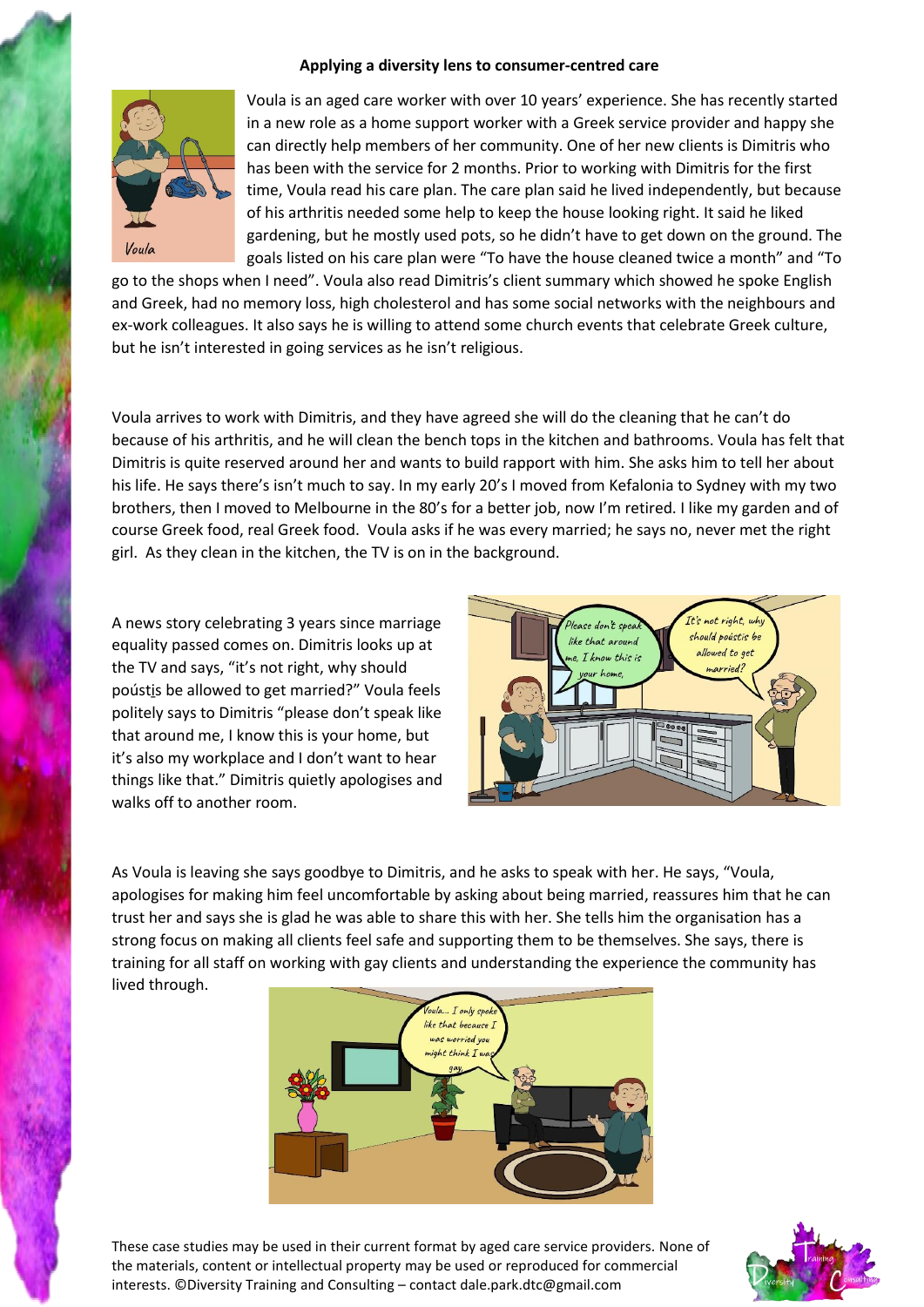## **Applying a diversity lens to consumer-centred care**

Over the coming months Dimitris feels safer with Voula and tells her he is still grieving the loss of his partner who recently passed away. He is also feeling disconnected from the gay world as the small group of friends he had has slowly drifted away or moved. He also misses connection with his Greek community and culture as he didn't develop a close network in Melbourne and only attended big cultural events and celebrations. With his permission Voula shares how Dimitris's is feeling with the care co-ordinator and a meeting is arranged to discuss how things could be better for him. He asks Voula to attend as support and they talk about options to connect with some grief counselling and local social groups, some that are Greek specific and some with older LGBTI people. They also tell Dimitris the organisation is going to make it easier for clients to know that their services are safe for LGBTI people.





## **Reflective questions**

- What risk factor are present in this scenario?
- How did learning about Dimitris and his diversity support him?
- How would you rate the goals on Dimitris's care plan? What worked well, what could be improved?
- How could the organisation make it clearer to clients/potential clients that their service is safe for LGBTI people?

These case studies may be used in their current format by aged care service providers. None of the materials, content or intellectual property may be used or reproduced for commercial interests. ©Diversity Training and Consulting – contact dale.park.dtc@gmail.com